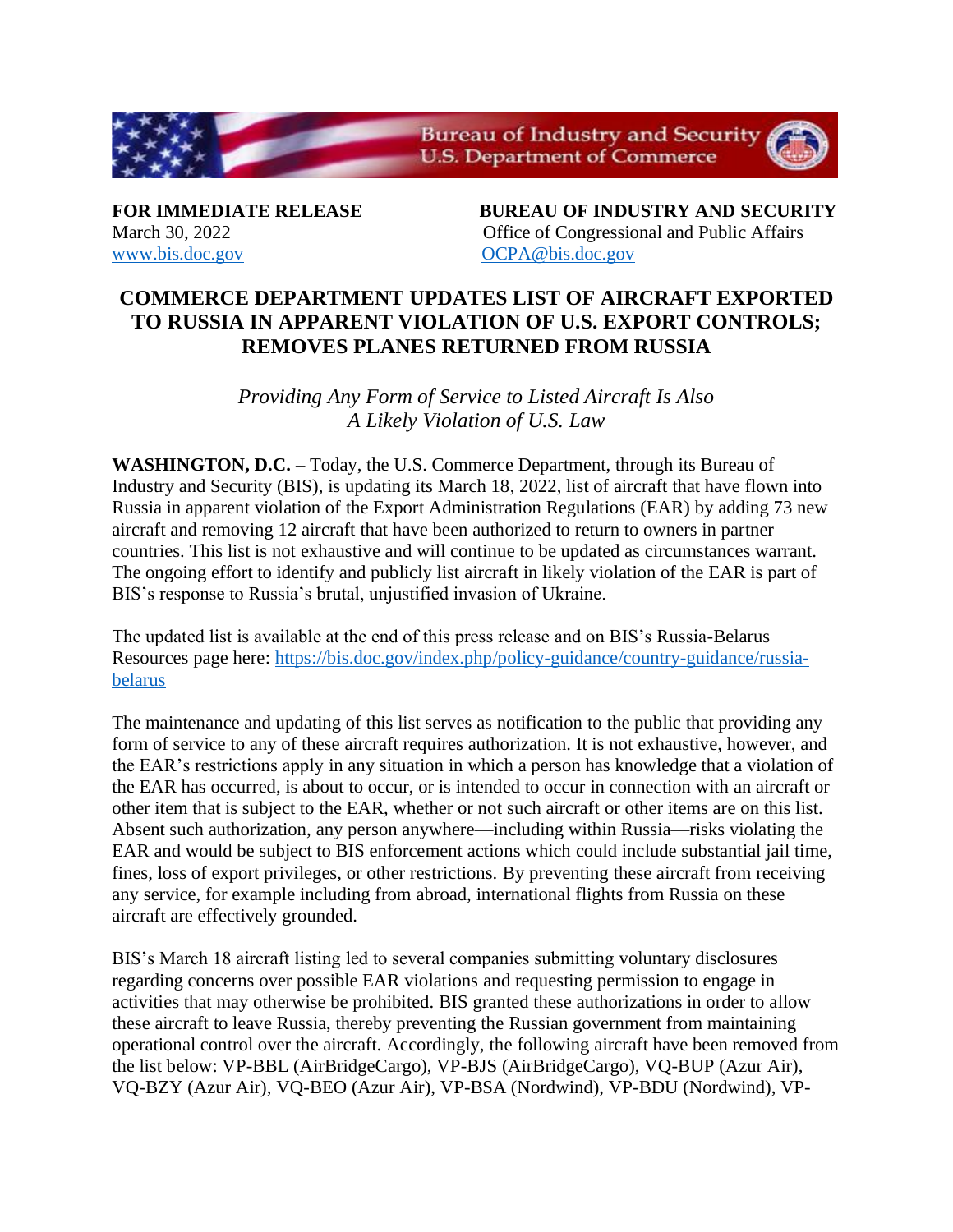BSK (Nordwind), VP-BSO (Nordwind), VP-BDW / RA-73313 (Nordwind), VQ-BDC (Nordwind), and VP-BSP (Nordwind).

Effective February 24, 2022, BIS imposed expansive and stringent controls on aviation-related items destined for Russia, including a new license requirement for specified aircraft or aircraft parts. Effective March 2, 2022, BIS imposed similar controls on Belarus. As a result, any aircraft manufactured in the United States, or that is manufactured in a foreign country and includes more than 25% U.S.-origin controlled content, is subject to a license requirement if such aircraft is destined for Russia.

Based on publicly available information, BIS has identified a number of additional aircraft flying from third countries to Russia since March 2, all of which are owned or controlled by, or under charter or lease to, Russia or Russian nationals, and has listed those newly identified aircraft below in **bold**. Any subsequent actions taken with regard to any of the listed aircraft, including, but not limited to, refueling, maintenance, repair, or the provision of spare parts or services, are subject to the prohibitions outlined in General Prohibition Ten of the EAR (Section 736.2(b)(10)), which provides:

*(10) General Prohibition Ten - Proceeding with transactions with knowledge that a violation has occurred or is about to occur (Knowledge Violation to Occur). You may not sell, transfer, export, reexport, finance, order, buy, remove, conceal, store, use, loan, dispose of, transport, forward, or otherwise service, in whole or in part, any item subject to the EAR and exported or to be exported with knowledge that a violation of the Export Administration Regulations, the Export Administration Act or any order, license, License Exception, or other authorization issued thereunder has occurred, is about to occur, or is intended to occur in connection with the item. Nor may you rely upon any license or License Exception after notice to you of the suspension or revocation of that license or exception. There are no License Exceptions to this General Prohibition Ten in part 740 of the EAR.*

BIS has also updated the tail numbers of aircraft previously identified in the table below to reflect their purported re-registration in Russia (also in **bold**).

The public may submit confidential enforcement tips via the BIS website: [https://www.bis.doc.gov/index.php/component/rsform/form/14?task=forms.edit,](https://www.bis.doc.gov/index.php/component/rsform/form/14?task=forms.edit) or by calling the Enforcement Hotline at 1-800-424-2980.

These BIS actions were taken under the authority of the Export Control Reform Act of 2018 and its implementing regulations, the Export Administration Regulations (EAR). For more information, visit [www.bis.doc.gov.](http://www.bis.doc.gov/)

| <b>Owner or Operator</b> | <b>Tail Number</b> | Serial Number | Aircraft Type       |
|--------------------------|--------------------|---------------|---------------------|
| Abramovich, Roman        | LX-RAY             | 6417          | G650ER              |
| Aeroflot                 | VQ-BFK             | 65308         | 777-300 (ER) (B77W) |

## **UPDATED LIST AS OF MARCH 30, 2022**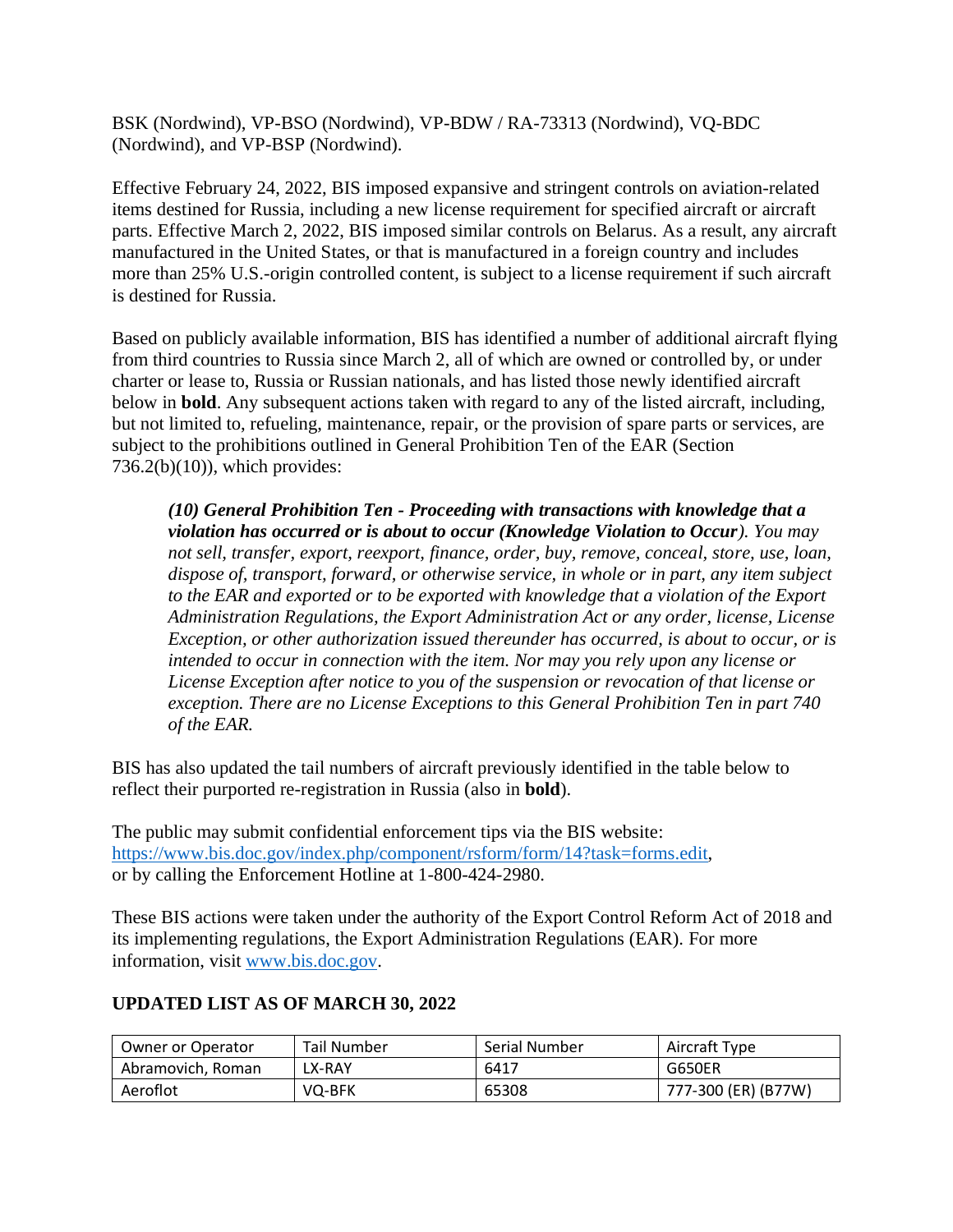| Aeroflot        | VP-BMM        | 44439 | 737-8MC (B738)      |
|-----------------|---------------|-------|---------------------|
| Aeroflot        | VQ-BWD        | 41211 | 737-8LJ (B738)      |
| Aeroflot        | VP-BON        | 41200 | 737-8LJ (B738)      |
| Aeroflot        | VP-BMB        | 41231 | 737-8LJ (B738)      |
| Aeroflot        | VP-BCD        | 41215 | 737-8LJ (B738)      |
| Aeroflot        | VP-BMO        | 41233 | 737-8LJ (B738)      |
| Aeroflot        | VP-BNC        | 41234 | 737-8LJ (B738)      |
| Aeroflot        | VP-BNP        | 44438 | 737-8MC (B738)      |
| Aeroflot        | VQ-BVP        | 41204 | 737-8LJ (B738)      |
| Aeroflot        | VP-BFC        | 65312 | 777-300 (ER) (B77W) |
| Aeroflot        | VP-BGB        | 41679 | 777-3M0 (ER) (B77W) |
| Aeroflot        | VP-BGC        | 41680 | 777-3M0 (ER) (B77W) |
| Aeroflot        | VP-BGD        | 41681 | 777-3M0 (ER) (B77W) |
| Aeroflot        | VP-BGF        | 41686 | 777-3M0 (ER) (B77W) |
| Aeroflot        | VQ-BFL        | 65309 | 777-300 (ER) (B77W) |
| Aeroflot        | VQ-BFN        | 65310 | 777-300 (ER) (B77W) |
| Aeroflot        | VQ-BFO        | 65311 | 777-300 (ER) (B77W) |
| Aeroflot        | VQ-BQB        | 41687 | 777-3M0 (ER) (B77W) |
| Aeroflot        | VQ-BQC        | 41688 | 777-3M0 (ER) (B77W) |
| Aeroflot        | VQ-BQD        | 41682 | 777-3M0 (ER) (B77W) |
| Aeroflot        | VQ-BQE        | 41683 | 777-3M0 (ER) (B77W) |
| Aeroflot        | VQ-BQF        | 41684 | 777-3M0 (ER) (B77W) |
| Aeroflot        | VQ-BQG        | 41689 | 777-3M0 (ER) (B77W) |
| Aeroflot        | VQ-BUA        | 41685 | 777-3M0 (ER) (B77W) |
| Aeroflot        | VQ-BUB        | 41690 | 777-3M0 (ER) (B77W) |
| Aeroflot        | VP-BPF        | 44436 | 737-8MC (B738)      |
| Aeroflot        | VQ-BUC        | 41691 | 777-3M0 (ER) (B77W) |
| Aeroflot        | VP-BGI        | 41223 | 737-8LJ (B738)      |
| Aeroflot        | VP-BNQ        | 44432 | 737-8MC (B738)      |
| Aeroflot        | VQ-BWA        | 41207 | 737-8LJ (B738)      |
| Aeroflot        | VQ-BWC        | 41210 | 737-8LJ (B738)      |
| Aeroflot        | VP-BPG        | 41693 | 777-3M0 (ER) (B77W) |
| <b>Aeroflot</b> | RA-73094      | 41216 | 737-8LJ (B738)      |
| <b>Aeroflot</b> | RA-73104      | 44443 | 737-8MC (B738)      |
| <b>Aeroflot</b> | RA-73121      | 41203 | 737-8LJ (B738)      |
| <b>Aeroflot</b> | <b>VP-BCG</b> | 41217 | 737-8LJ (B738)      |
| <b>Aeroflot</b> | <b>VP-BGG</b> | 41222 | 737-8LJ (B738)      |
| <b>Aeroflot</b> | <b>VP-BGN</b> | 41225 | 737-8LJ (B738)      |
| AirBridgeCargo  | VQ-BGZ        | 37580 | 747-8HV(F) (B748)   |
| AirBridgeCargo  | VQ-BVR        | 60687 | 747-8HV(F) (B748)   |
| AirBridgeCargo  | VQ-BLR        | 37668 | 747-8HV(F) (B748)   |
| AirBridgeCargo  | VQ-BRH        | 37669 | 747-8HV(F) (B748)   |
| AirBridgeCargo  | VQ-BRJ        | 37670 | 747-8HV(F) (B748)   |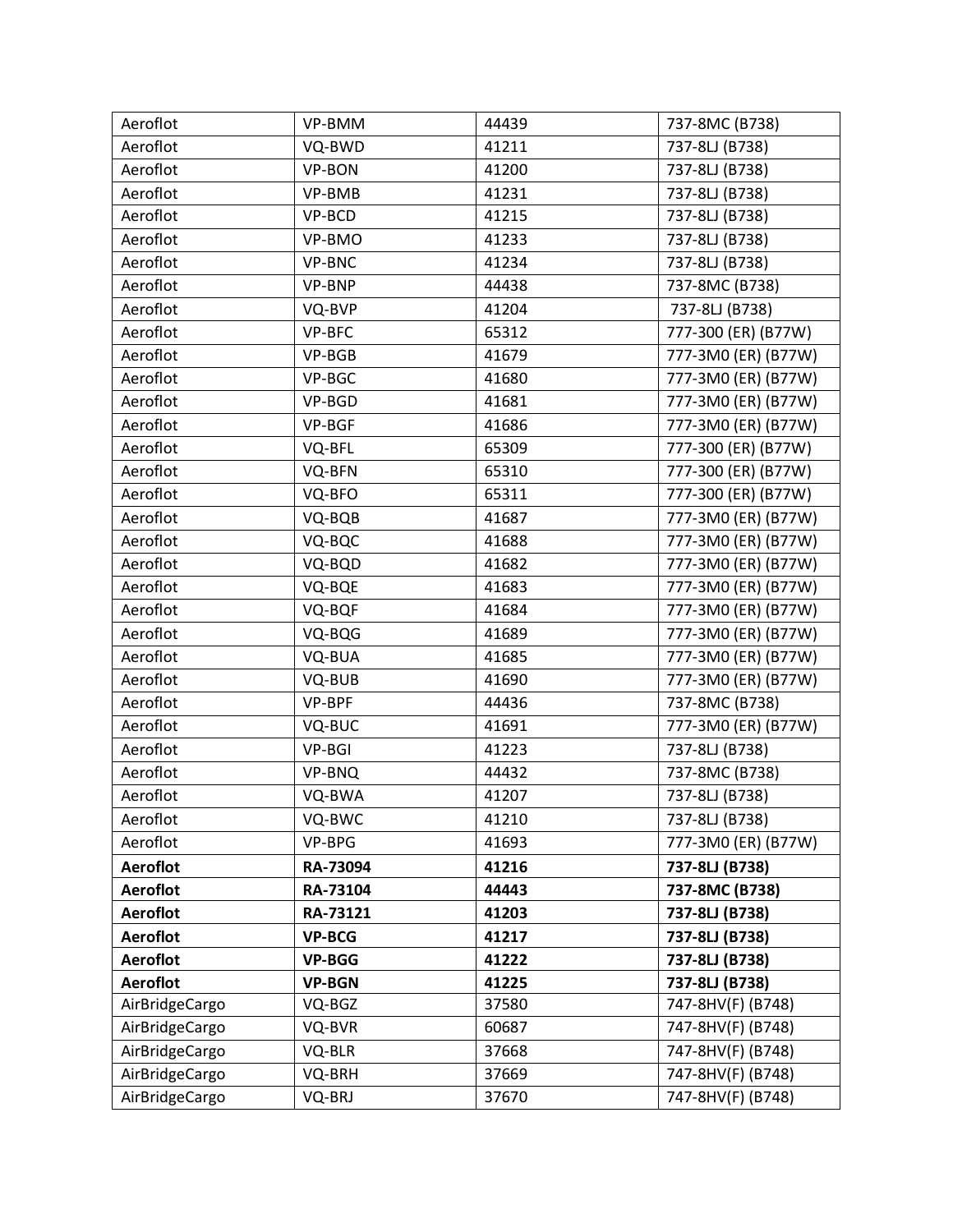| AirBridgeCargo        | VP-BIN                   | 60119 | 747-83Q(F) (B748)   |
|-----------------------|--------------------------|-------|---------------------|
| AirBridgeCargo        | VQ-BFU                   | 60117 | 747-83Q(F) (B748)   |
| AirBridgeCargo        | VQ-BLQ                   | 37581 | 747-8HV(F) (B748)   |
| AirBridgeCargo        | VP-BIG                   | 35420 | 747-46NF(ER) (B744) |
| AirBridgeCargo        | VP-BBY                   | 63781 | 747-83Q(F) (B748)   |
| <b>AirBridgeCargo</b> | <b>VQ-BFE</b>            | 60118 | 747-83Q(F) (B748)   |
| Aviastar-TU           | <b>VQ-BCB / RA-78003</b> | 27056 | 757-223(PCF) (B752) |
| Aviastar-TU           | <b>VQ-BKK / RA-73352</b> | 25731 | 757-223(PCF) (B752) |
| Aviastar-TU           | <b>VQ-BSX / RA-73354</b> | 27053 | 757-223(PCF) (B752) |
| Aviastar-TU           | VQ-BBU / RA-73351        | 25696 | 757-223(PCF) (B752) |
| Aviastar-TU           | <b>VQ-BON / RA-73355</b> | 27054 | 757-223(PCF) (B752) |
| <b>Alrosa</b>         | <b>EI-FCH</b>            | 32576 | 737-83N (B738)      |
| Atran                 | <b>VQ-BFD</b>            | 33547 | 737-8AS(BCF) (B738) |
| Atran                 | VQ-BFP                   | 33718 | 737-8AS(BCF) (B738) |
| Atran                 | VQ-BFR                   | 33548 | 737-8AS(BCF) (B738) |
| Atran                 | VQ-BFX                   | 33717 | 737-8AS(BCF) (B738) |
| Azur Air              | VP-BLV                   | 30043 | 757-28A (B752)      |
| Azur Air              | VQ-BEY                   | 29382 | 757-2Q8 (B752)      |
| Azur Air              | VQ-BYX / VQ-BYO          | 35717 | 737-9GP(ER) (B739)  |
| Azur Air              | RA-73030                 | 24746 | 767-3Q8(ER) (B763)  |
| Azur Air              | VP-BIS                   | 30045 | 757-2QB (B752)      |
| Azur Air              | VQ-BEZ                   | 29377 | 757-2QB (B752)      |
| Azur Air              | VQ-BEN                   | 28140 | 767-33A(ER) (B763)  |
| Azur Air              | VP-BYC                   | 30338 | 757-231 (B752)      |
| Azur Air              | VQ-BQA                   | 30044 | 757-2QB (B752)      |
| Azur Air              | VQ-BKB                   | 26268 | 757-2QB (B752)      |
| Azur Air              | RA-73032                 | 27614 | 767-306(ER)         |
| Azur Air              | RA-73034                 | 27612 | 767-306(ER)         |
| Azur Air              | VP-BRA                   | 27477 | 767-33A(ER) (B763)  |
| Azur Air              | VQ-BKF                   | 26268 | 757-2QB (B752)      |
| Azur Air              | VP-BUX                   | 24947 | 767-3YO(ER) (B763)  |
| Azur Air              | VP-BUV                   | 24745 | 767-3Q8(ER) (B763)  |
| Azur Air              | VQ-BTK                   | 35302 | 777-3ZG(ER) (B77W)  |
| Azur Air              | VQ-BZA                   | 32728 | 777-31H(ER) (B77W)  |
| Azur Air              | VQ-BZC                   | 32729 | 777-31H(ER) (B77W)  |
| Azur Air              | VQ-BUO                   | 27909 | 767-33A(ER) (B763)  |
| <b>Azur Air</b>       | VQ-BZF                   | 35300 | 777-367(ER) (B77W)  |
| Nordstar              | RA-73259                 | 28871 | 737-33R (B733)      |
| Nordwind              | VP-BJL                   | 32639 | 777-35E(ER) (B77W)  |
| Nordwind              | VP-BSC                   | 40233 | 737-8KN (B738)      |
| Nordwind              | VP-BJR                   | 37136 | 777-3B5(ER) (B77W)  |
| Nordwind              | VP-BJH                   | 28533 | 777-212(ER) (B772)  |
| Nordwind              | VQ-BJA                   | 28520 | 777-212(ER) (B772)  |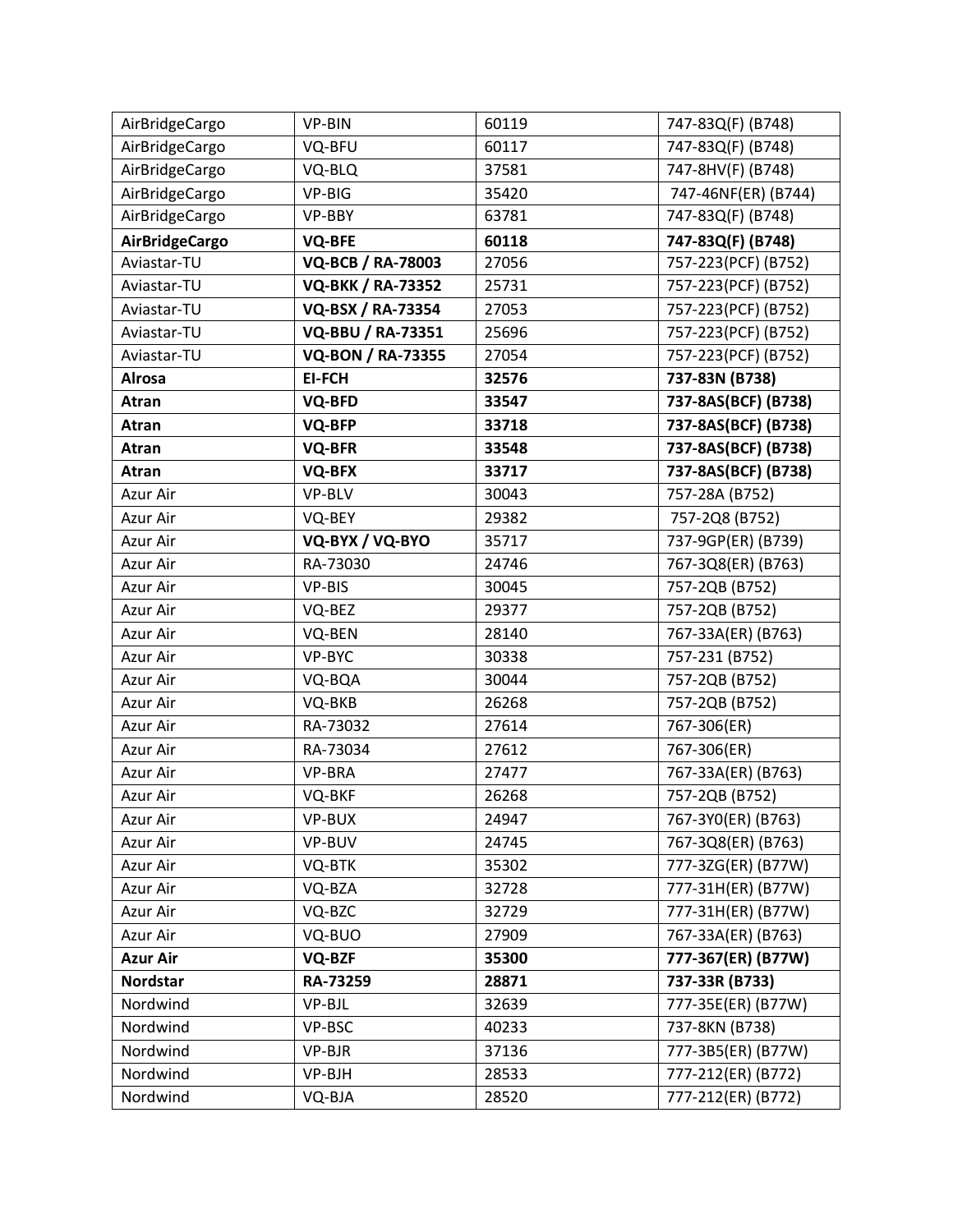| Nordwind         | VP-BJO        | 32640 | 777-35E(ER) (B77W) |
|------------------|---------------|-------|--------------------|
| Nordwind         | VP-BSE        | 40236 | 737-8KN (B738)     |
| <b>Nordwind</b>  | <b>VP-BJJ</b> | 32719 | 777-2Q8(ER) (B772) |
| <b>Pegas Fly</b> | RA-73272      | 27608 | 777-2Q8(ER) (B772) |
| Pobeda           | <b>VP-BFB</b> | 41219 | 737-8LJ (B738)     |
| Pobeda           | <b>VP-BGQ</b> | 41227 | 737-8LJ (B738)     |
| Pobeda           | <b>VP-BGR</b> | 41228 | 737-8LJ (B738)     |
| Pobeda           | <b>VP-BOD</b> | 41238 | 737-8LJ (B738)     |
| Pobeda           | <b>VP-BOH</b> | 41244 | 737-8LJ (B738)     |
| Pobeda           | <b>VP-BQB</b> | 64862 | 737-8MC (B738)     |
| Pobeda           | <b>VP-BQC</b> | 64863 | 737-8AL (B738)     |
| Pobeda           | <b>VP-BQE</b> | 64864 | 737-8MC (B738)     |
| Pobeda           | <b>VP-BQH</b> | 64866 | 737-8MC (B738)     |
| Pobeda           | <b>VP-BQJ</b> | 64867 | 737-8MC (B738)     |
| Pobeda           | <b>VP-BQM</b> | 64868 | 737-8MC (B738)     |
| Pobeda           | <b>VP-BQQ</b> | 64869 | 737-8MC (B738)     |
| Pobeda           | <b>VQ-BHC</b> | 41220 | 737-8LJ (B738)     |
| Pobeda           | VQ-BHD        | 41221 | 737-8LJ (B738)     |
| Pobeda           | VQ-BHQ        | 41226 | 737-8LJ (B738)     |
| Pobeda           | VQ-BHT        | 41235 | 737-8LJ (B738)     |
| Pobeda           | VQ-BHU        | 41229 | 737-8LJ (B738)     |
| Pobeda           | VQ-BHW        | 41241 | 737-8LJ (B738)     |
| Pobeda           | VQ-BWG        | 41205 | 737-8LJ (B738)     |
| Pobeda           | VQ-BWH        | 41206 | 737-8LJ (B738)     |
| Rossiya          | <b>VP-BOB</b> | 41236 | 737-8LJ (B738)     |
| Rossiya          | <b>VP-BOI</b> | 41224 | 737-8LJ (B738)     |
| Rossiya          | <b>VP-BUS</b> | 44435 | 737-8MC (B738)     |
| Rossiya          | <b>VQ-BPX</b> | 35278 | 737-8Q8 (B738)     |
| Rossiya          | VQ-BSR        | 33622 | 737-8AS (B738)     |
| Rossiya          | VQ-BSS        | 33602 | 737-8AS (B738)     |
| Rossiya          | VQ-BVU        | 41202 | 737-8LJ (B738)     |
| Rossiya          | VQ-BVV        | 41201 | 737-8LJ (B738)     |
| Rossiya          | VQ-BWJ        | 41212 | 737-8LJ (B738)     |
| Rossiya          | RA-73283      | 27100 | 747-446 (B744)     |
| Rossiya          | RA-73284      | 26360 | 747-446 (B744)     |
| Rossiya          | <b>EI-XLE</b> | 26362 | 747-446 (B744)     |
| Rossiya          | <b>EI-XLF</b> | 27645 | 747-446 (B744)     |
| Rossiya          | <b>EI-XLH</b> | 27650 | 747-446 (B744)     |
| Rossiya          | EI-XLJ        | 27646 | 747-446 (B744)     |
| Rossiya          | <b>EI-UNL</b> | 28515 | 777-312 (B773)     |
| Rossiya          | RA-73282      | 28516 | 777-312 (B773)     |